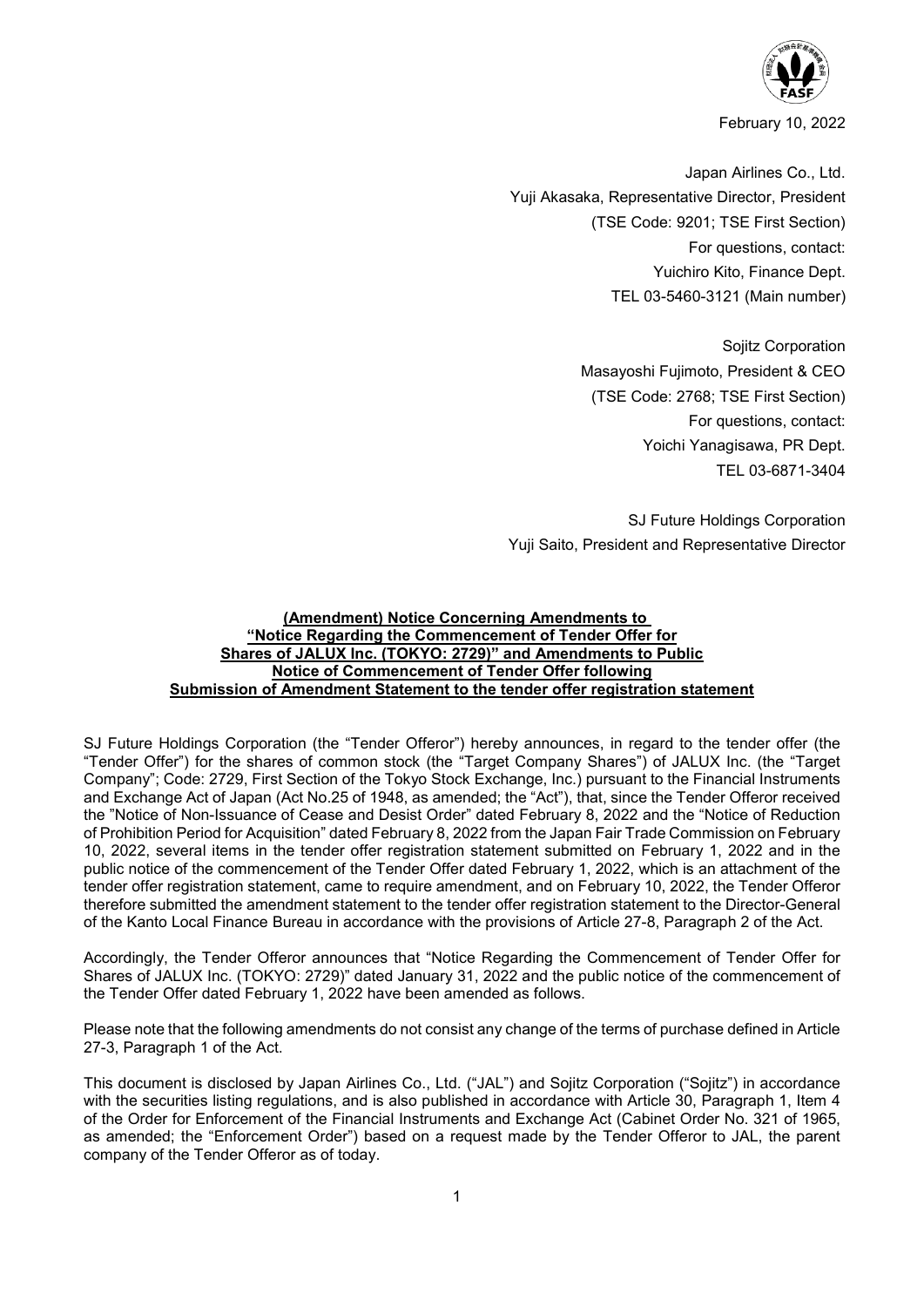1. Amendments to "Notice Regarding the Commencement of Tender Offer for Shares of JALUX Inc. (TOKYO: 2729)" dated January 31, 2022

"Notice Regarding the Commencement of Tender Offer for Shares of JALUX Inc. (TOKYO: 2729)" dated January 31, 2022 is amended as follows. Amended portions are underlined.

- II. Outline of Tender Offer<br>(9) Other conditions
	- Other conditions and methods of purchase
		- (B) Conditions of withdrawal, etc. of the tender offer, details thereof and method of disclosure of withdrawal, etc.

(Before Amendment)

If any event listed in Article 14, Paragraph 1, Items (1)1 through (1)10 and Items (1)13 through (1)19, Items (3)1 through (3)8 and (3)10, Item (4), as well as Article 14, Paragraph 2, Items (3) through (6) of the Enforcement Order occurs, the Tender Offeror may withdraw the Tender Offer.

In the Tender Offer, the "events that are equivalent to those listed in Items (3)1 through (3)9" in Article 14, Paragraph 1, Item (3)10 of the Enforcement Order shall refer to the following;

- (i) the case where it is found that there is a false statement, or an omission of, a material matter to be stated, in the statutory disclosure documents which the Target Company submitted in the past, where the Tender Offeror was not aware of the false statement or the omission and, despite using due care, the Tender Offeror was unable to be aware of the false statement or the omission; or
- (ii) the case where the events listed in Article 14, Paragraph 1, Items (3)1 through (3)7 occurs to the material subsidiary of the Target Company.

In addition, by the day immediately preceding the expiration date of the Tender Offer Period (including any cases where the Tender Offer Period is extended), with respect to the prior notification submitted by the Tender Offeror to the Japan Fair Trade Commission pursuant to the provisions of Article 10, Paragraph 2 of the Anti-Monopoly Act, if (i) the Tender Offeror receives, from the Japan Fair Trade Commission, a prior notice of a cease and desist order which orders the disposition of all or part of the Target Company Shares, the transfer of part of the business of the Tender Offeror, or any other equivalent disposition; (ii) the cease and desist period does not expire; or (iii) the Tender Offeror is subject to a petition for a court order for emergency suspension on suspicion of violating the provisions of Article 10, Paragraph 1 of the Anti-Monopoly Act, the Tender Offeror may withdraw the Tender Offer in accordance with it being a case where "Permission, etc." could not be obtained as set forth in Article 14, Paragraph 1, Item 4 of the Enforcement Order.

If the Tender Offeror intends to withdraw the Tender Offer, the Tender Offeror will give an electronic public notice and publish a notice to that effect in the Nikkei. However, if it is deemed difficult to give the public notice by the last day of the Tender Offer Period, the Tender Offeror will make a public announcement in the manner set out in Article 20 of the Cabinet Ordinance and give a public notice immediately after the announcement.

(After Amendment)

If any event listed in Article 14, Paragraph 1, Items (1)1 through (1)10 and Items (1)13 through (1)19, Items (3)1 through (3)8 and (3)10, as well as Article 14, Paragraph 2, Items (3) through (6) of the Enforcement Order occurs, the Tender Offeror may withdraw the Tender Offer.

In the Tender Offer, the "events that are equivalent to those listed in Items (3)1 through (3)9" in Article 14, Paragraph 1, Item (3)10 of the Enforcement Order shall refer to the following;

(i) the case where it is found that there is a false statement, or an omission of, a material matter to be stated, in the statutory disclosure documents which the Target Company submitted in the past, where the Tender Offeror was not aware of the false statement or the omission and, despite using due care, the Tender Offeror was unable to be aware of the false statement or the omission; or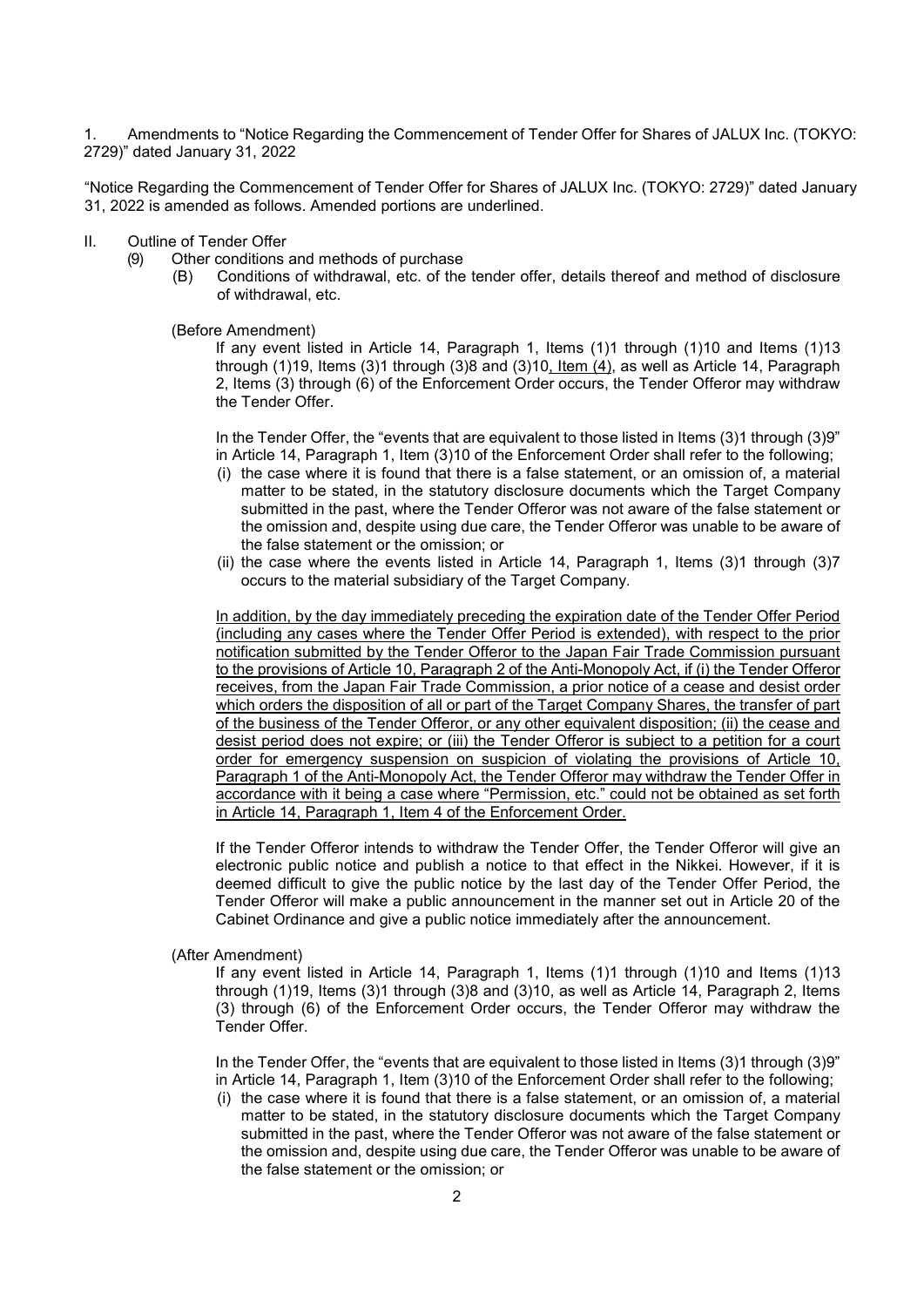(ii) the case where the events listed in Article 14, Paragraph 1, Items (3)1 through (3)7 occurs to the material subsidiary of the Target Company.

If the Tender Offeror intends to withdraw the Tender Offer, the Tender Offeror will give an electronic public notice and publish a notice to that effect in the Nikkei. However, if it is deemed difficult to give the public notice by the last day of the Tender Offer Period, the Tender Offeror will make a public announcement in the manner set out in Article 20 of the Cabinet Ordinance and give a public notice immediately after the announcement.

2. Amendments to Public Notice of Commencement of Tender Offer dated February 1, 2022

Public notice of the commencement of the Tender Offer dated February 1, 2022 is amended as follows. Amended portions are underlined.

- II. Details of Tender Offer
	- (11) Other conditions and methods of purchase<br>(B) Conditions of withdrawal, etc. of the
		- Conditions of withdrawal, etc. of the tender offer, details thereof and method of disclosure of withdrawal, etc.
		- (Before Amendment)

If any event listed in Article 14, Paragraph 1, Items (1)1 through (1)10 and Items (1)13 through (1)19, Items (3)1 through (3)8 and (3)10, Item (4), as well as Article 14, Paragraph 2, Items (3) through (6) of the Order for Enforcement of the Financial Instruments and Exchange Act (Cabinet Order No. 321 of 1965, as amended; the "Enforcement Order") occurs, the Tender Offeror may withdraw the Tender Offer.

In the Tender Offer, the "events that are equivalent to those listed in Items (3)1 through (3)9" in Article 14, Paragraph 1, Item (3)10 of the Enforcement Order shall refer to the following;

- (i) the case where it is found that there is a false statement, or an omission of, a material matter to be stated, in the statutory disclosure documents which the Target Company submitted in the past, where the Tender Offeror was not aware of the false statement or the omission and, despite using due care, the Tender Offeror was unable to be aware of the false statement or the omission; or
- (ii) the case where the events listed in Article 14, Paragraph 1, Items (3)1 through (3)7 occurs to the material subsidiary of the Target Company.

In addition, by the day immediately preceding the expiration date of the Tender Offer Period (including any cases where the Tender Offer Period is extended), with respect to the prior notification submitted by the Tender Offeror to the Japan Fair Trade Commission pursuant to the provisions of Article 10, Paragraph 2 of the Anti-Monopoly Act, if (i) the Tender Offeror receives, from the Japan Fair Trade Commission, a prior notice of a cease and desist order which orders the disposition of all or part of the Target Company Shares, the transfer of part of the business of the Tender Offeror, or any other equivalent disposition; (ii) the cease and desist period does not expire; or (iii) the Tender Offeror is subject to a petition for a court order for emergency suspension on suspicion of violating the provisions of Article 10, Paragraph 1 of the Anti-Monopoly Act, the Tender Offeror may withdraw the Tender Offer in accordance with it being a case where "Permission, etc." could not be obtained as set forth in Article 14, Paragraph 1, Item 4 of the Enforcement Order.

If the Tender Offeror intends to withdraw the Tender Offer, the Tender Offeror will give an electronic public notice and publish a notice to that effect in the Nikkei. However, if it is deemed difficult to give the public notice by the last day of the Tender Offer Period, the Tender Offeror will make a public announcement in the manner set out in Article 20 of the Cabinet Office Ordinance on Disclosure Required for Tender Offer for Share Certificates, Etc. by Person other than Issuer (Ministry of Finance Ordinance No. 38 of 1990, as amended) (the "Cabinet Ordinance") and give a public notice immediately after the announcement.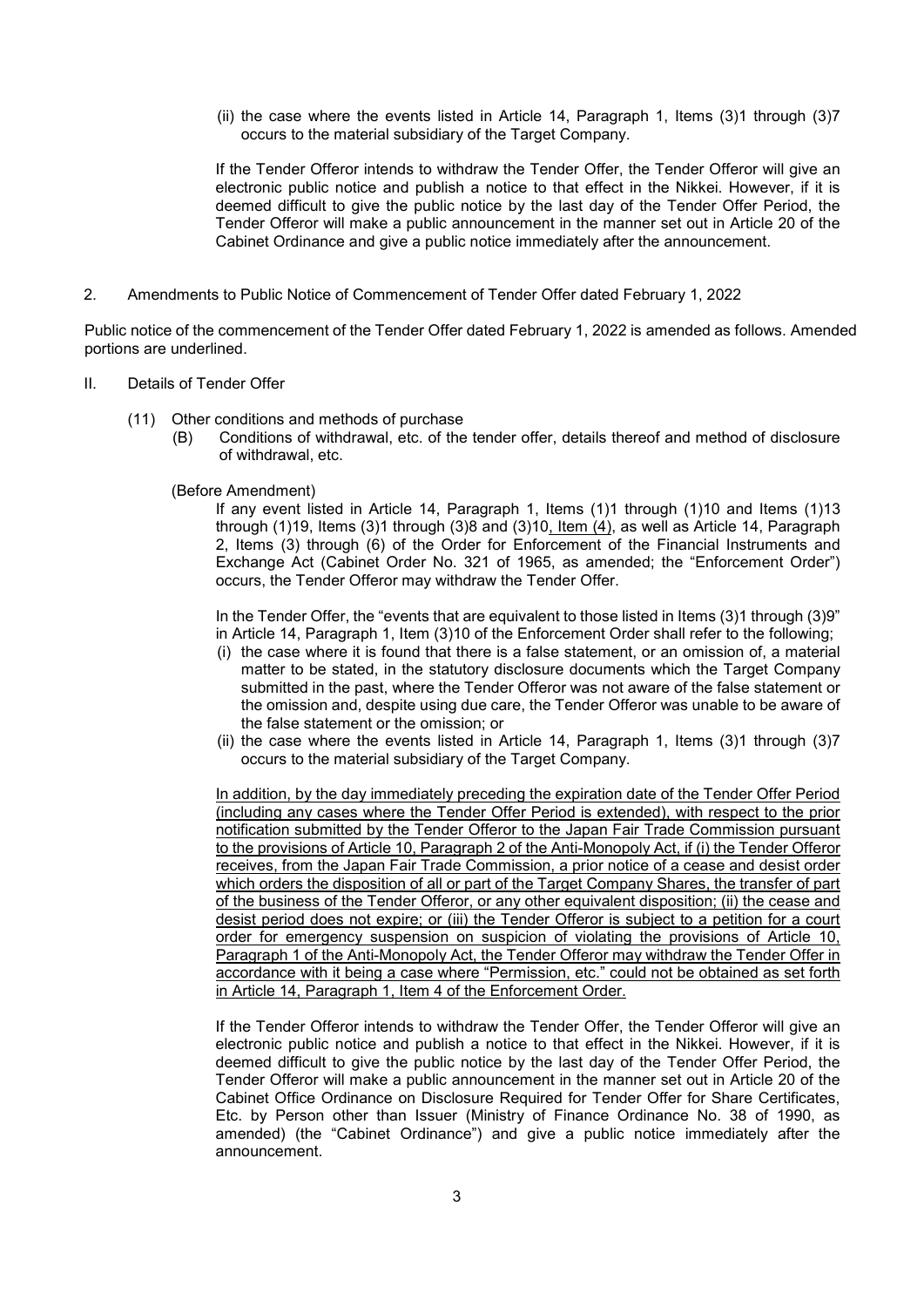#### (After Amendment)

If any event listed in Article 14, Paragraph 1, Items (1)1 through (1)10 and Items (1)13 through (1)19, Items (3)1 through (3)8 and (3)10, as well as Article 14, Paragraph 2, Items (3) through (6) of the Order for Enforcement of the Financial Instruments and Exchange Act (Cabinet Order No. 321 of 1965, as amended; the "Enforcement Order") occurs, the Tender Offeror may withdraw the Tender Offer.

In the Tender Offer, the "events that are equivalent to those listed in Items (3)1 through (3)9" in Article 14, Paragraph 1, Item (3)10 of the Enforcement Order shall refer to the following;

- (i) the case where it is found that there is a false statement, or an omission of, a material matter to be stated, in the statutory disclosure documents which the Target Company submitted in the past, where the Tender Offeror was not aware of the false statement or the omission and, despite using due care, the Tender Offeror was unable to be aware of the false statement or the omission; or
- (ii) the case where the events listed in Article 14, Paragraph 1, Items (3)1 through (3)7 occurs to the material subsidiary of the Target Company.

If the Tender Offeror intends to withdraw the Tender Offer, the Tender Offeror will give an electronic public notice and publish a notice to that effect in the Nikkei. However, if it is deemed difficult to give the public notice by the last day of the Tender Offer Period, the Tender Offeror will make a public announcement in the manner set out in Article 20 of the Cabinet Office Ordinance on Disclosure Required for Tender Offer for Share Certificates, Etc. by Person other than Issuer (Ministry of Finance Ordinance No. 38 of 1990, as amended) (the "Cabinet Ordinance") and give a public notice immediately after the announcement.

End